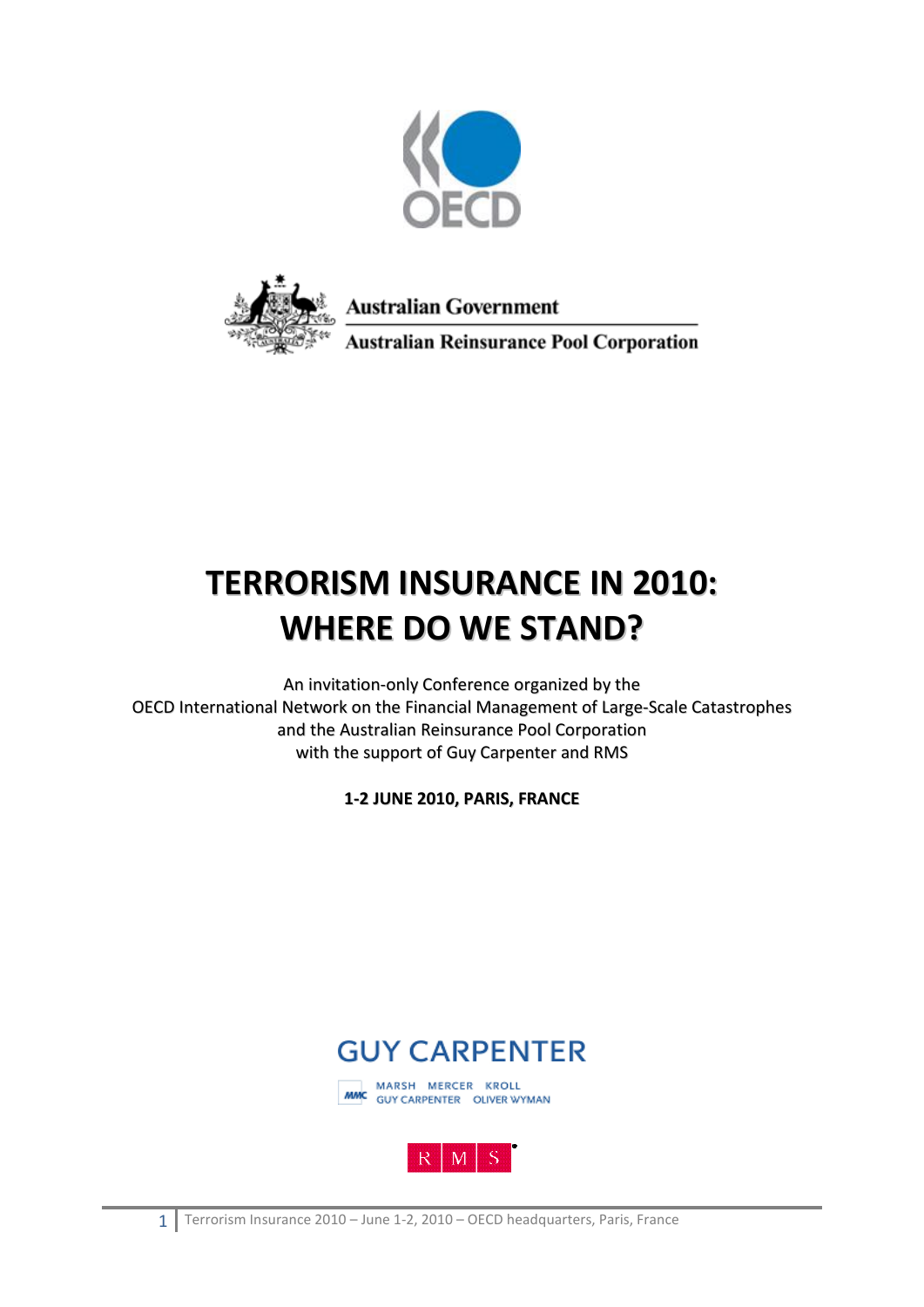## **PURPOSE OF THIS CONFERENCE**

Ensuring fast economic recovery in the event of a major terrorist attack is critical, and insurance plays a central role in this respect. Following the terrorist attacks of September 2001, the OECD has developed extensive work on the issue of the financial management of terrorism risk. A large conference on terrorism and other large-scale risks, which convened top decision makers and experts in the field, was organised in the fall of 2004. The proceedings of the conference as well as a report entitled "Terrorism Insurance in OECD Countries", both published in 2005, attracted considerable attention.

Five years later, the aim of this conference is to review the current status of terrorism risk insurance programs established in 11 OECD countries and several non-member countries, as well as terrorism (re)insurance market trends, provide some insights on whether insurance solutions can be viewed as adequate compared to the current terrorism threat, and learn from best practices.

The meeting will gather together more than one hundred experts, among whom are the heads of a large number of terrorism insurance programs worldwide, as well as renowned experts in disaster management from the public sector, industry and leading research institutions.

Richard Boucher, Deputy Secretary-General of the OECD, will open the conference.

We look forward to your participation in this important event.

**André Laboul**  Head Financial Affairs Division Directorate for Financial and Enterprise Affairs OECD

 $2.71.42$ 

**Erwann Michel-Kerjan**  Managing Director, Center for Risk Management, The Wharton School Chairman, Board of the OECD International Network on the Financial Management of Large-Scale Catastrophes

 $0/14$ 

**Neil Weeks**  CEO ARPC Vice-Chair, Board of the OECD International Network on the Financial Management of Large-Scale Catastrophes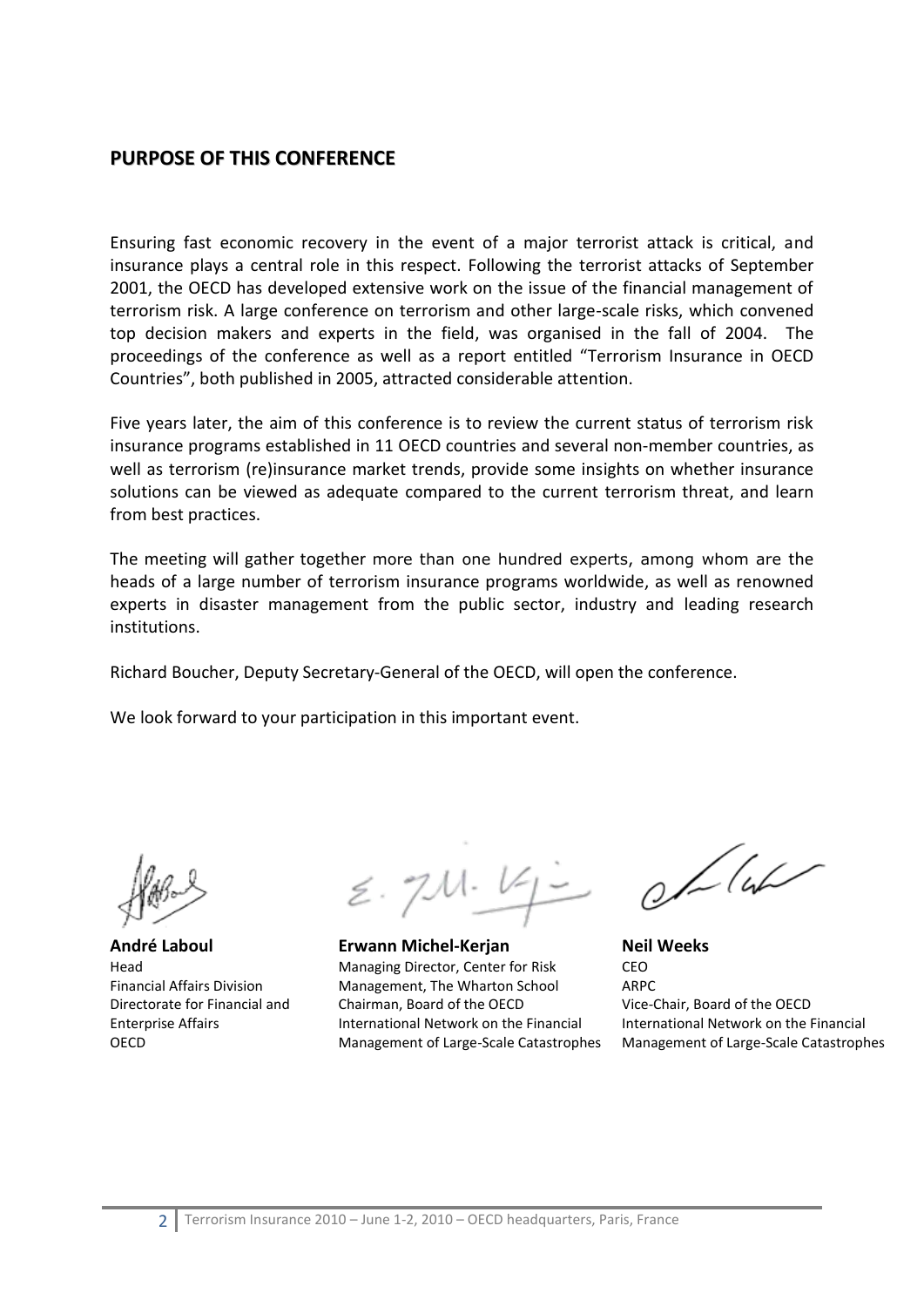## **AGENDA**

 $\Gamma$ 

| Tuesday 1st June, 2010 |                                                                                                                                                                                                                                                                                                                                                                                                                                                                                                                                                                                                  |
|------------------------|--------------------------------------------------------------------------------------------------------------------------------------------------------------------------------------------------------------------------------------------------------------------------------------------------------------------------------------------------------------------------------------------------------------------------------------------------------------------------------------------------------------------------------------------------------------------------------------------------|
| 14.00                  | <b>Welcome Remarks:</b><br>Richard Boucher, Deputy Secretary-General, OECD<br>$\bullet$<br>Carolyn Ervin, Director, Directorate for Financial and Enterprise Affairs, OECD<br>$\bullet$<br>Erwann Michel-Kerjan, Managing Director, Center for Risk Management, The Wharton School,<br>$\bullet$<br>United States; Chairman, Board of the OECD International Network on the Financial Management<br>of Large-Scale Catastrophes                                                                                                                                                                  |
| 14.20                  | <b>TERRORISM IN 2010: AN OUTLOOK</b><br>Chair: Robert Muir-Wood, Chief Research Officer, Risk Management Solutions<br>Main features of the terrorism risk in 2010<br>Keynote speaker: Jean-Louis Bruguière, Former head of the judicial anti-terrorism unit, France<br>$\bullet$<br>Recent progress in terrorism risk modelling<br>Paul Trushell, Director CIPMA Program, Critical Infrastructure Resilience Policy Branch, Attorney-<br>$\bullet$<br>General's Department, Australia<br>Gordon Woo, Chief Architect for the RMS Terrorism Model, Risk Management Solutions, United<br>$\bullet$ |
| 15.25<br>15.40         | Kingdom<br><b>Coffee break</b><br>TERRORISM RISK INSURANCE MARKETS: WHERE DO WE STAND?<br>Chair: Paul Kleindorfer, Distinguished Research Professor, INSEAD                                                                                                                                                                                                                                                                                                                                                                                                                                      |
|                        | Terrorism insurance programs: overview, recent evolution, challenges ahead<br>James Wrynn, Superintendant, New York State Insurance Department, United States<br>$\bullet$<br>Christiane de Bondy, Secretary General and Francois Vilnet, Vice-Chairman, GAREAT, France<br>$\bullet$<br>Dirk Harbrucker, Member of the Executive Board, Extremus Versicherungs-AG, Germany<br>$\bullet$<br>Ignacio Machetti, General Manager, Consorcio de Compensacion de Seguros, Spain<br>$\bullet$                                                                                                           |
| 16.50                  | The rationale for creating terrorism pools today: experience from Belgium and Denmark<br>Marc Dierckx, Director, Terrorism Reinsurance and Insurance Pool, Belgium<br>Michael Holm, Director, Reinsurance and General Insurance, Finanstilsynet, Denmark<br>$\bullet$                                                                                                                                                                                                                                                                                                                            |
| 17.20                  | Market trends: evolution of demand, take-up rates, premiums, type of contracts, extent of coverage,<br>exclusions<br>Chair: Paul Allison, Principal, Chief Operating Officer, Australia and New Zealand, Guy Carpenter<br>Erwann Michel-Kerjan, Managing Director, Center for Risk Management, The Wharton School,<br>$\bullet$<br>United States; Chairman, Board of the OECD International Network on the Financial Management<br>of Large-Scale Catastrophes<br>Bruno Spicher, Manager, Swiss Terrorism Pool, Switzerland<br>$\bullet$                                                         |
| 18.15                  | Cocktails hosted by ARPC, Marshall Room, OECD                                                                                                                                                                                                                                                                                                                                                                                                                                                                                                                                                    |